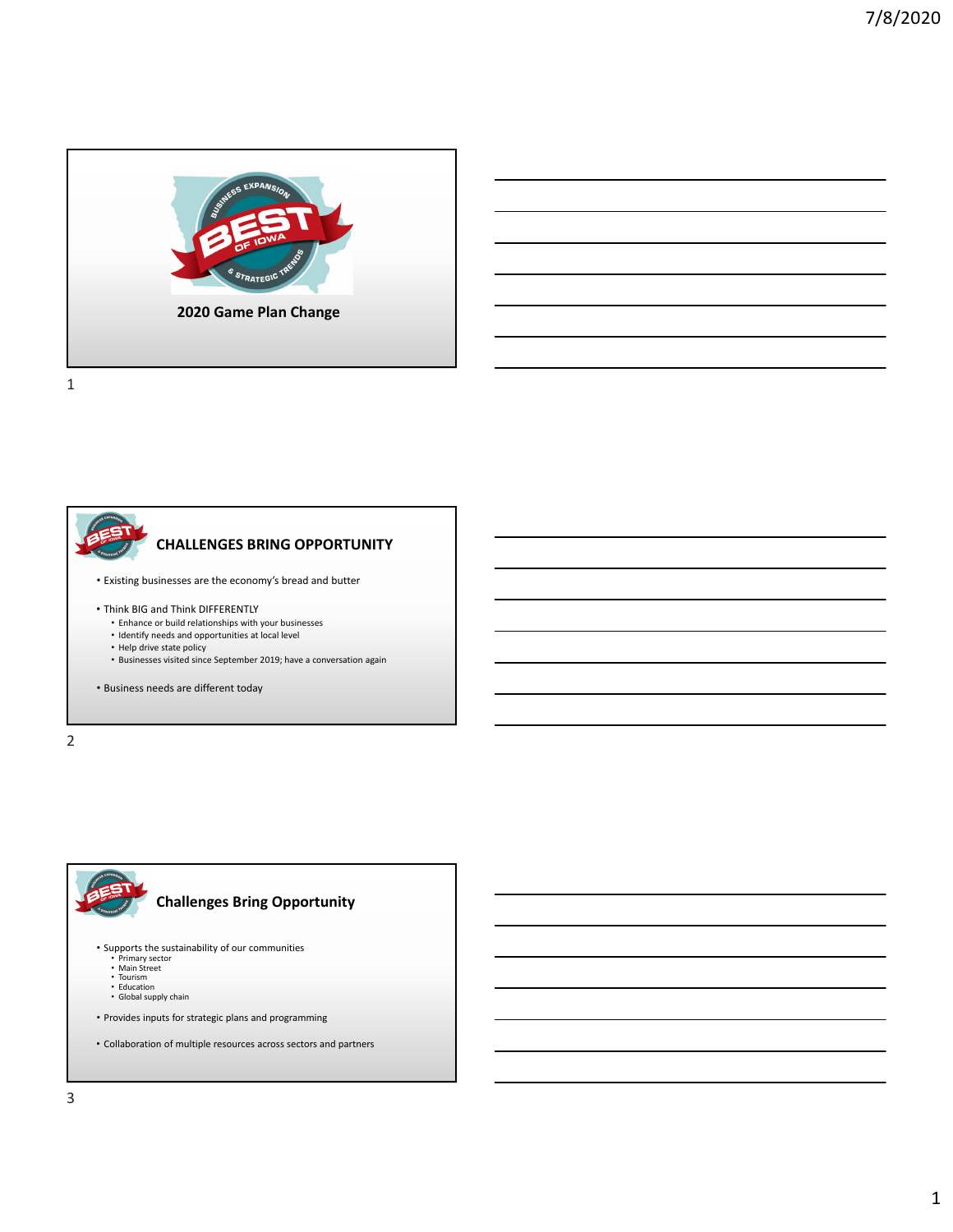

# **Adapted Program**

- Connecting and meeting with local business and industry leaders is more important than ever
- Collaboration between BEST of Iowa, Blane Canada, and University of Northern Iowa (UNI) to retool the survey
- Beta tested by local partners • Feedback was valuable ‐ changes have been made

4



5

# • Updated target list with company record ID number • When entering, unique ID will help merge with Synchronist system • Schedule calls or visits **Interview Process**

• Online data entry

- UNI or utilities will have to pull data upon completion of your visits<br>• Biweekly data pulls if needed for economic development partner<br>• Send request to matthew.kodis@iowaeda.com
	-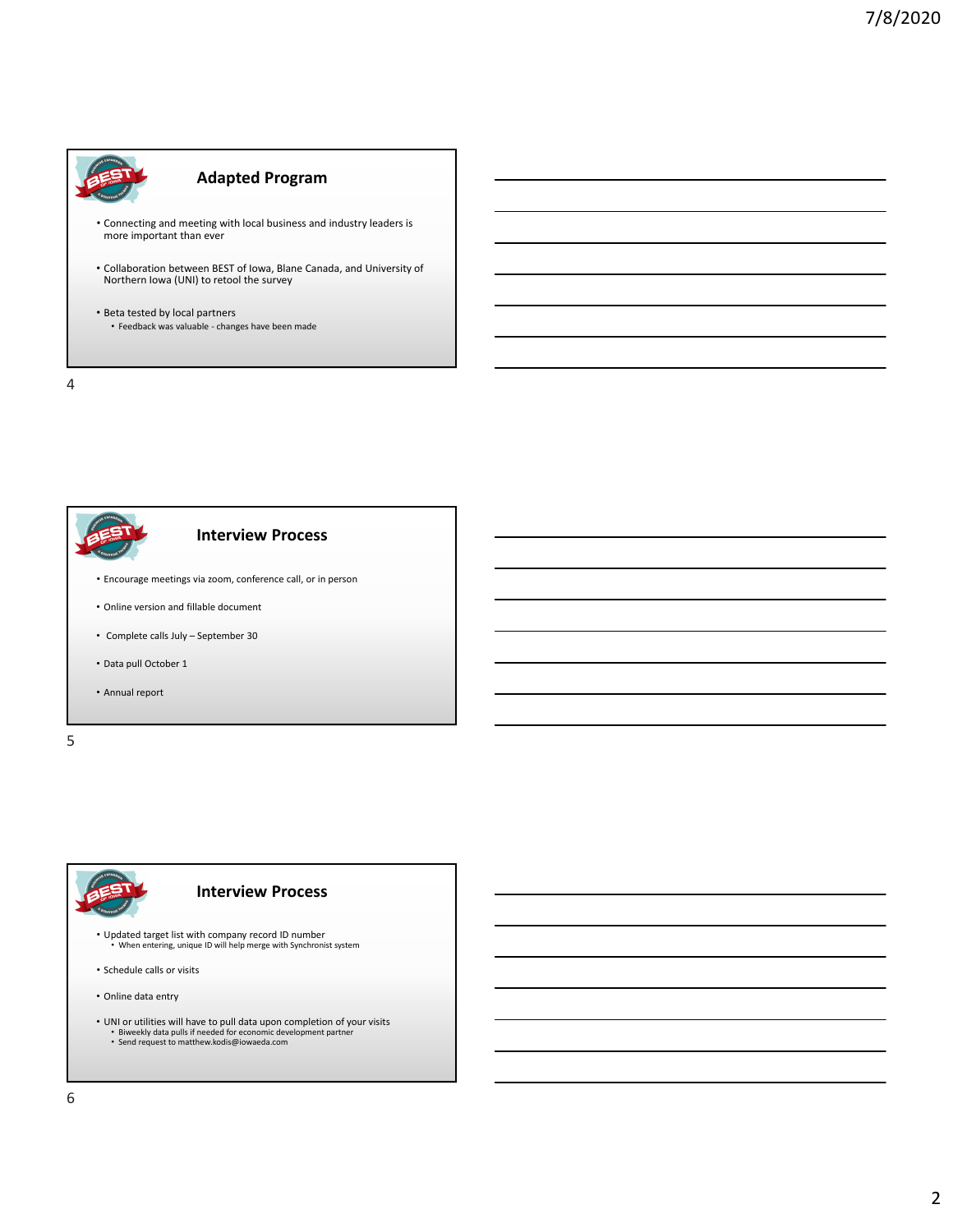# **Modified Survey**

• Ownership

- Ownership, management changes
- *Does your company have a succession plan in place?*

#### • Operations

- Life cycle, new products or services, primary market, exports, NAICS
- *What is the current status of your company's operations as a result of COVID?*
- *Timeline before customer demand returns to last year's level*
- Plans to expand, mergers or acquisitions
- *Is your company experiencing any financial stress?*

*New questions are italicized*

7



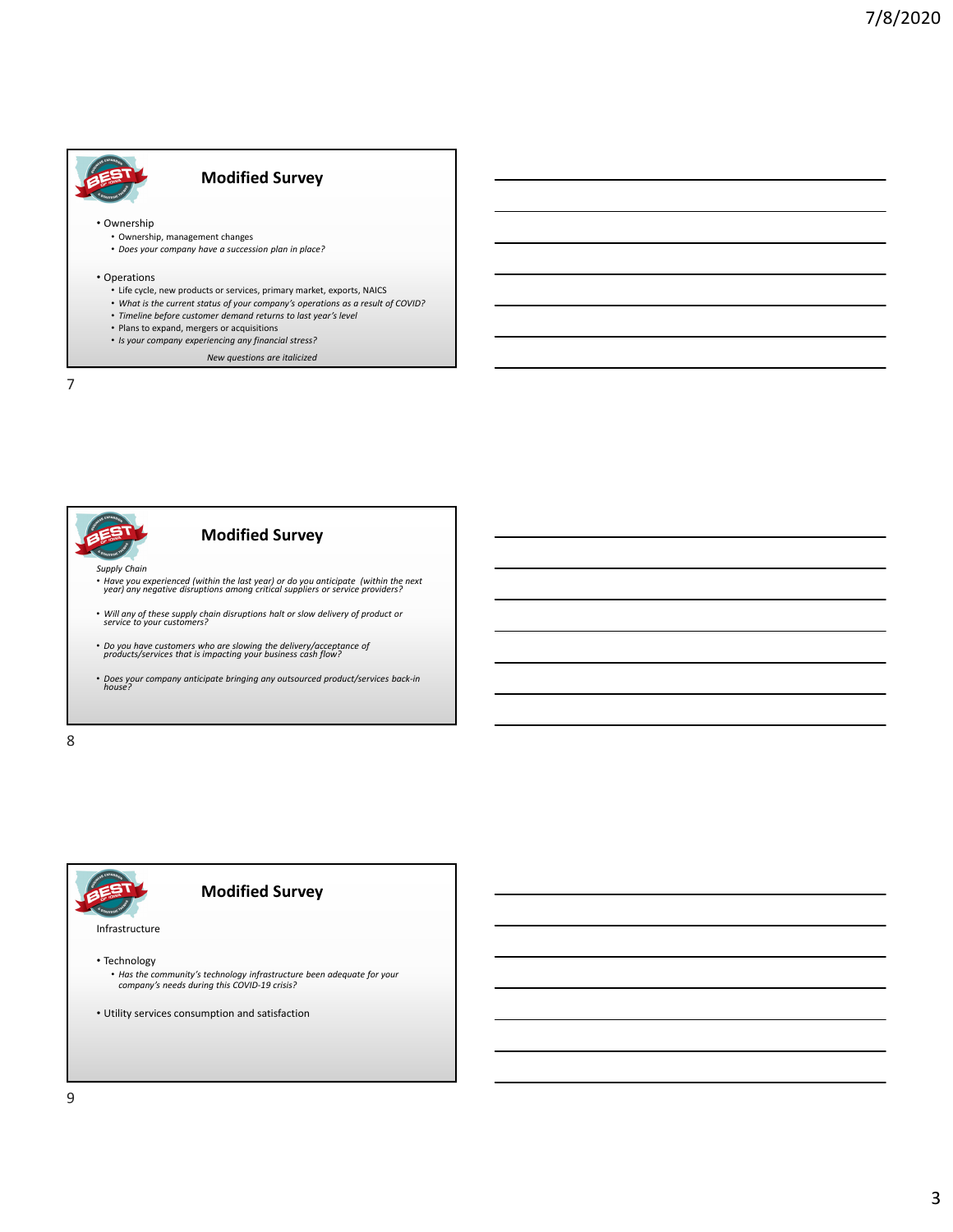

#### **Modified Survey**

Workforce

- Full time, part time, contract employment
- *Is your company at normal (pre‐COVID) staffing/employee levels?*
- *How soon do you anticipate your staffing/employee level will return to your pre‐COVID operating level?*
- *Does your company currently have a remote work policy?*
- *Will your company make any changes to your remote work policy moving forward?*
- *Has your company lost any high value employees?*
- Is your company experiencing any recruitment problems with any employee positions or skills?

10



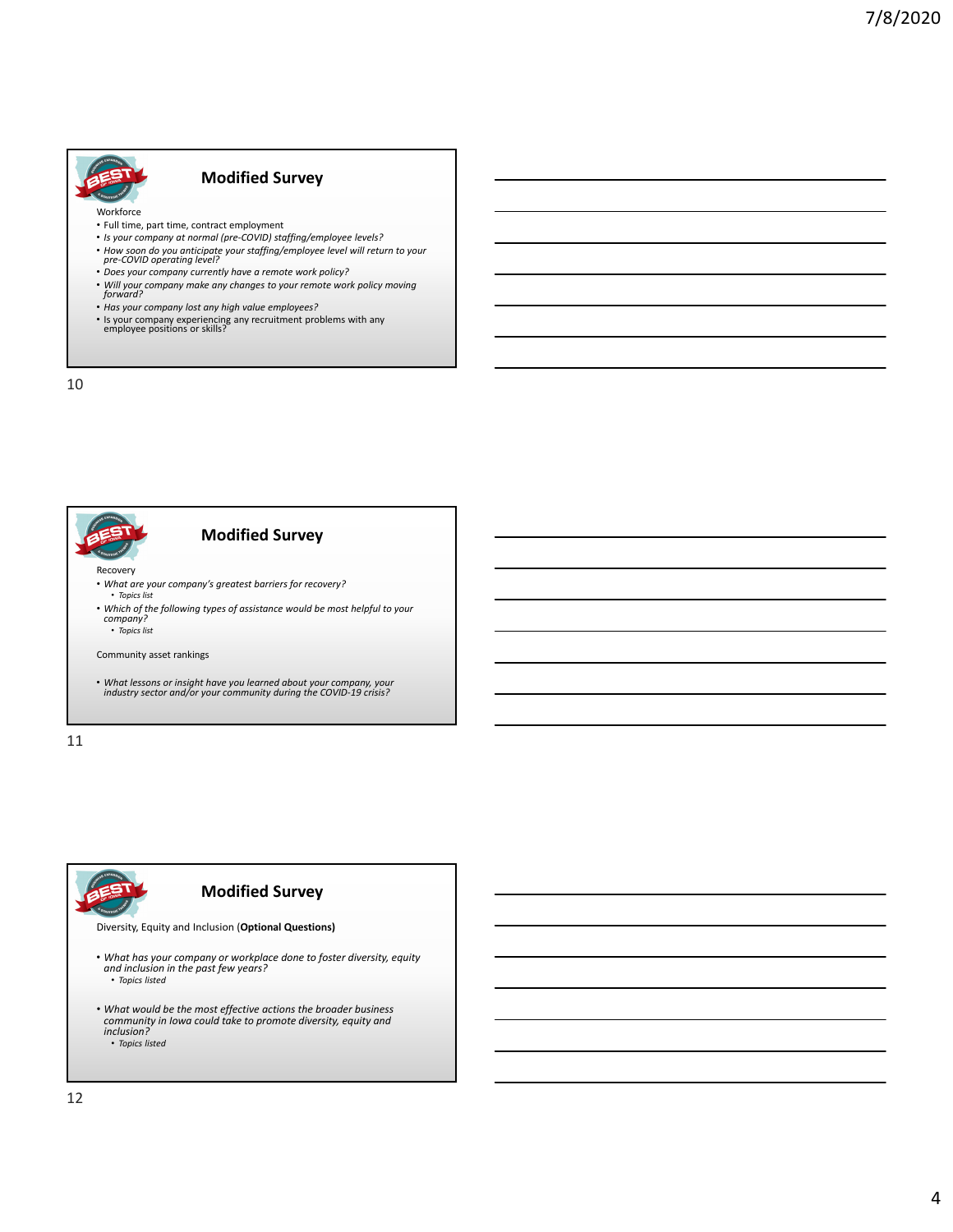

13



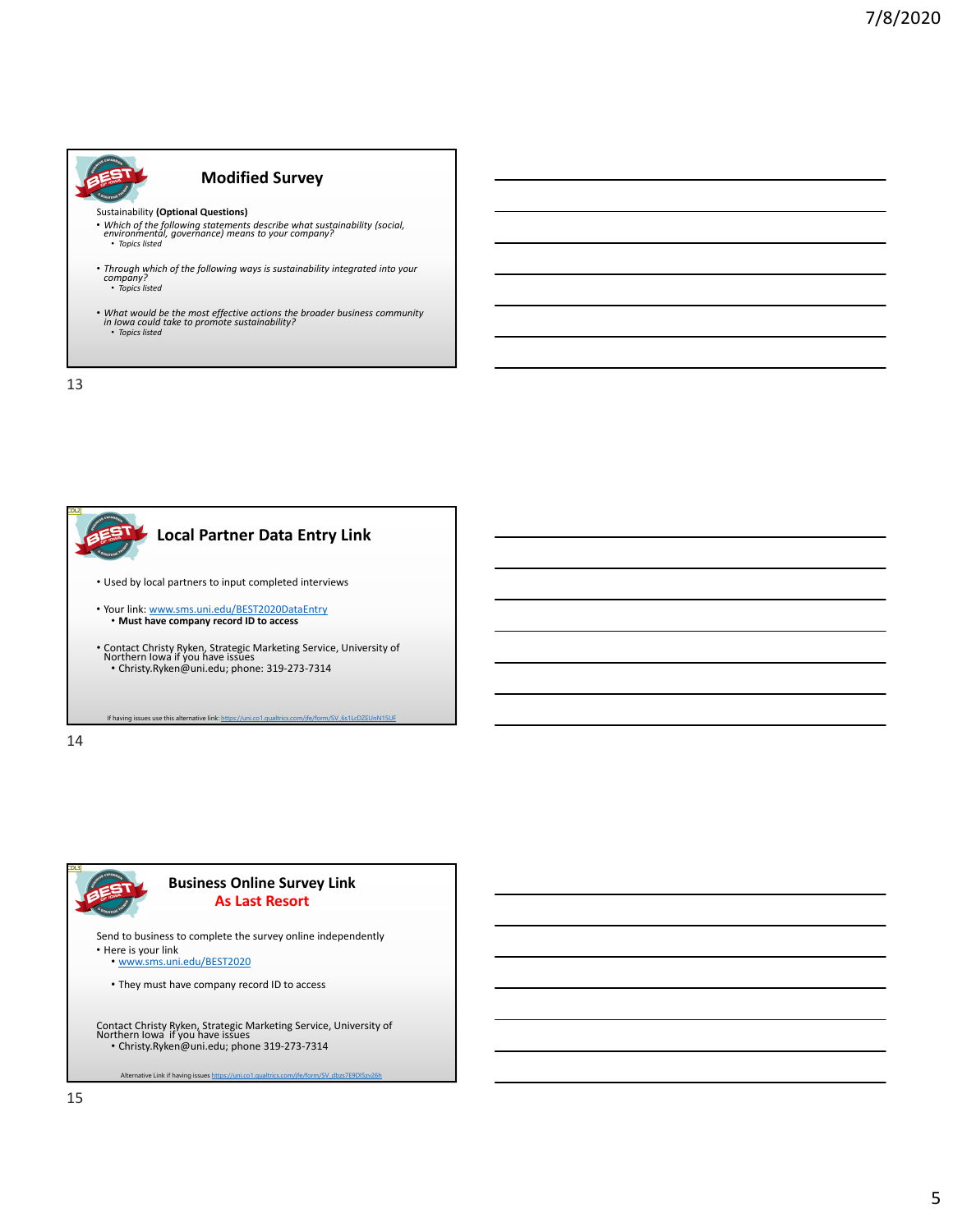# **CDL2** need new links from Christy

Calvert, Debra L, 7/6/2020

#### **Slide 15**

# **CDL3** Need new links from Christy

Calvert, Debra L, 7/6/2020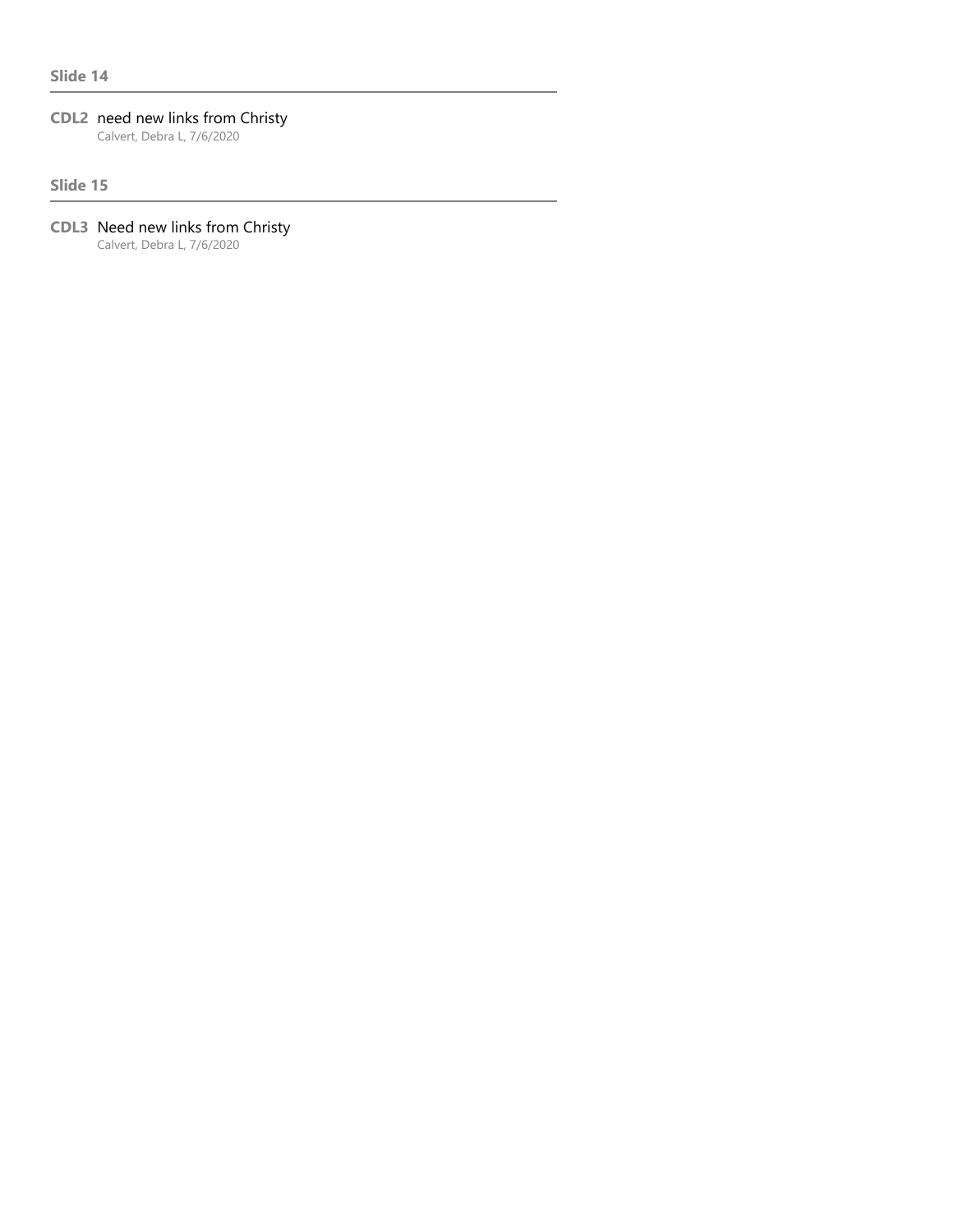

tive Link if having issues https://uni.co

16



17



• Data pull biweekly to share with local partners if requested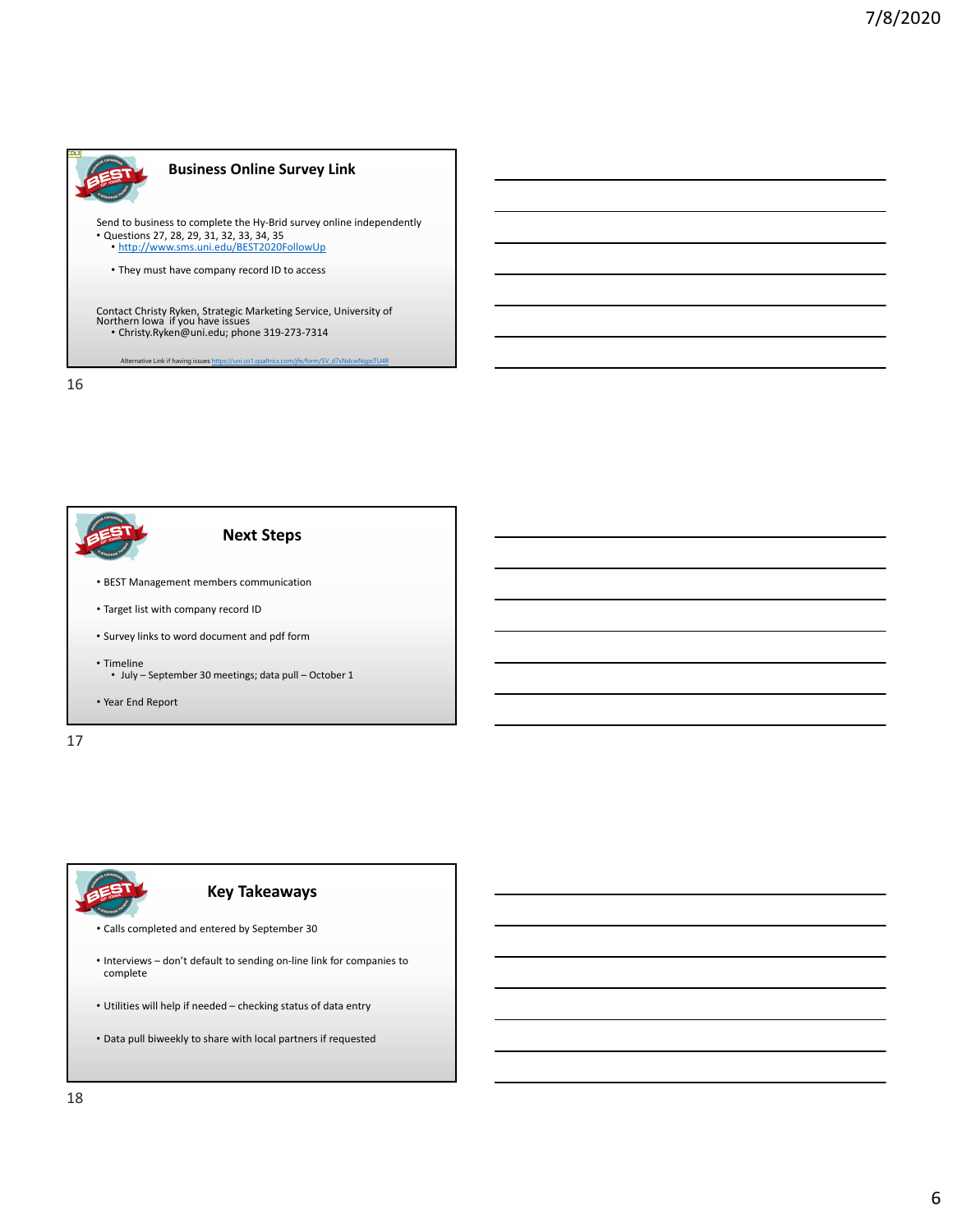# **CDL3** Need new links from Christy

Calvert, Debra L, 7/6/2020